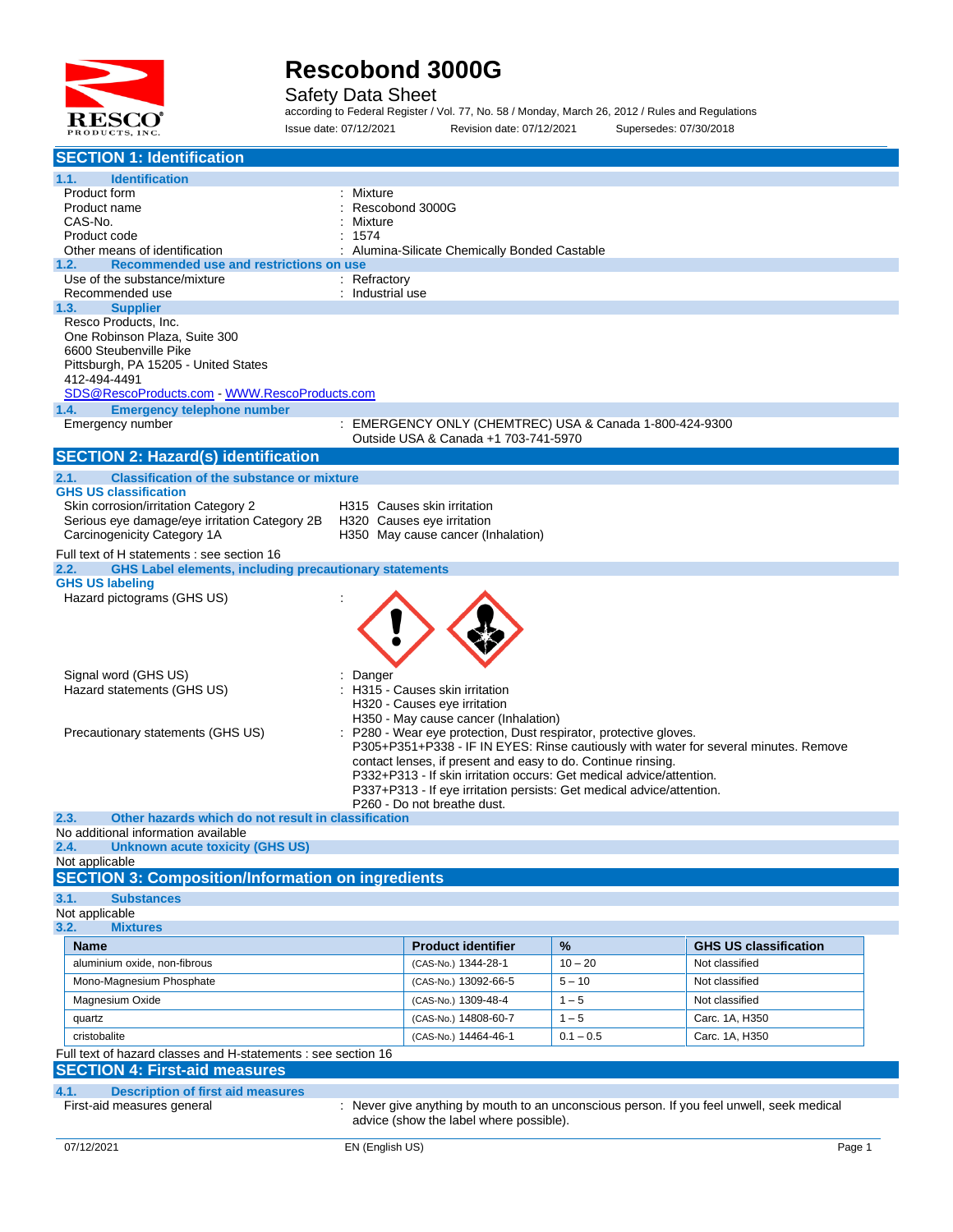Safety Data Sheet

| : IF IN EYES: Rinse cautiously with water for several minutes. Remove contact lenses, if present<br>First-aid measures after eye contact<br>and easy to do. Continue rinsing.<br>: Rinse mouth. Do NOT induce vomiting. Obtain emergency medical attention.<br>First-aid measures after ingestion<br>4.2.<br>Most important symptoms and effects (acute and delayed)<br>Potential Adverse human health effects and<br>: Based on available data, the classification criteria are not met.<br>symptoms<br>Symptoms/effects after inhalation<br>: May cause cancer by inhalation. Danger of serious damage to health by prolonged exposure<br>through inhalation.<br>Symptoms/effects after skin contact<br>Causes skin irritation.<br>Symptoms/effects after eye contact<br>: Causes eye irritation.<br>Immediate medical attention and special treatment, if necessary<br>4.3.<br>No additional information available<br><b>SECTION 5: Fire-fighting measures</b><br>Suitable (and unsuitable) extinguishing media<br>5.1.<br>Suitable extinguishing media<br>: Use extinguishing media appropriate for surrounding fire.<br>Unsuitable extinguishing media<br>: In case of fire, all extinguishing media allowed.<br>Specific hazards arising from the chemical<br>5.2.<br>: Not flammable.<br>Fire hazard<br>5.3.<br>Special protective equipment and precautions for fire-fighters<br>Firefighting instructions<br>: Fight fire with normal precautions from a reasonable distance.<br>Protection during firefighting<br>: Do not enter fire area without proper protective equipment, including respiratory protection.<br><b>SECTION 6: Accidental release measures</b><br>6.1.<br>Personal precautions, protective equipment and emergency procedures<br>6.1.1.<br>For non-emergency personnel<br>Emergency procedures<br>: Do not breathe dust.<br>6.1.2.<br>For emergency responders<br>Protective equipment<br>Equip cleanup crew with proper protection.<br>: Ventilate area.<br><b>Emergency procedures</b><br><b>Environmental precautions</b><br>6.2.<br>Prevent entry to sewers and public waters.<br>Methods and material for containment and cleaning up<br>6.3.<br>Methods for cleaning up<br>: On land, sweep or shovel into suitable containers. Minimize generation of dust.<br><b>Reference to other sections</b><br>6.4.<br>See Heading 8. Exposure controls and personal protection.<br><b>SECTION 7: Handling and storage</b><br><b>Precautions for safe handling</b><br>7.1.<br>Precautions for safe handling<br>: Do not handle until all safety precautions have been read and understood. Avoid raising dust.<br>Avoid contact with skin and eyes. Do not breathe dust.<br>: Wash hands and other exposed areas with mild soap and water before eating, drinking or<br>Hygiene measures<br>smoking and when leaving work.<br>7.2.<br>Conditions for safe storage, including any incompatibilities<br>Storage conditions<br>: Store this product in a dry location where it can be protected from the elements.<br>Incompatible products<br>: Strong bases. Strong acids.<br><b>SECTION 8: Exposure controls/personal protection</b><br>8.1.<br><b>Control parameters</b><br><b>Rescobond 3000G (Mixture)</b><br>No additional information available<br>aluminium oxide, non-fibrous (1344-28-1)<br><b>USA - ACGIH - Occupational Exposure Limits</b><br>ACGIH TWA (mg/m <sup>3</sup> )<br>1 mg/m <sup>3</sup> respirable dust<br>Magnesium Oxide (1309-48-4)<br>USA - ACGIH - Occupational Exposure Limits<br>ACGIH TWA (mg/m <sup>3</sup> )<br>10 mg/m <sup>3</sup> inhalable dust<br>USA - OSHA - Occupational Exposure Limits<br>OSHA PEL (TWA) (mg/m <sup>3</sup> )<br>10 mg/m <sup>3</sup> respirable dust<br>Mono-Magnesium Phosphate (13092-66-5)<br>No additional information available<br>cristobalite (14464-46-1)<br>USA - ACGIH - Occupational Exposure Limits<br>ACGIH TWA (mg/m <sup>3</sup> )<br>0.025 mg/m <sup>3</sup> respirable dust | First-aid measures after inhalation<br>First-aid measures after skin contact | : Allow affected person to breathe fresh air. Allow the victim to rest.<br>Wash with plenty of soap and water. Wash contaminated clothing before reuse. |
|-------------------------------------------------------------------------------------------------------------------------------------------------------------------------------------------------------------------------------------------------------------------------------------------------------------------------------------------------------------------------------------------------------------------------------------------------------------------------------------------------------------------------------------------------------------------------------------------------------------------------------------------------------------------------------------------------------------------------------------------------------------------------------------------------------------------------------------------------------------------------------------------------------------------------------------------------------------------------------------------------------------------------------------------------------------------------------------------------------------------------------------------------------------------------------------------------------------------------------------------------------------------------------------------------------------------------------------------------------------------------------------------------------------------------------------------------------------------------------------------------------------------------------------------------------------------------------------------------------------------------------------------------------------------------------------------------------------------------------------------------------------------------------------------------------------------------------------------------------------------------------------------------------------------------------------------------------------------------------------------------------------------------------------------------------------------------------------------------------------------------------------------------------------------------------------------------------------------------------------------------------------------------------------------------------------------------------------------------------------------------------------------------------------------------------------------------------------------------------------------------------------------------------------------------------------------------------------------------------------------------------------------------------------------------------------------------------------------------------------------------------------------------------------------------------------------------------------------------------------------------------------------------------------------------------------------------------------------------------------------------------------------------------------------------------------------------------------------------------------------------------------------------------------------------------------------------------------------------------------------------------------------------------------------------------------------------------------------------------------------------------------------------------------------------------------------------------------------------------------------------------------------------------------------------------------------------------------------------------------------------------------------------------------------------------------------------------------------------------------------------------------------------------------------------------------------------------------------------------------------------------------------------------------------------------------------------------------------------------------|------------------------------------------------------------------------------|---------------------------------------------------------------------------------------------------------------------------------------------------------|
|                                                                                                                                                                                                                                                                                                                                                                                                                                                                                                                                                                                                                                                                                                                                                                                                                                                                                                                                                                                                                                                                                                                                                                                                                                                                                                                                                                                                                                                                                                                                                                                                                                                                                                                                                                                                                                                                                                                                                                                                                                                                                                                                                                                                                                                                                                                                                                                                                                                                                                                                                                                                                                                                                                                                                                                                                                                                                                                                                                                                                                                                                                                                                                                                                                                                                                                                                                                                                                                                                                                                                                                                                                                                                                                                                                                                                                                                                                                                                                                     |                                                                              |                                                                                                                                                         |
|                                                                                                                                                                                                                                                                                                                                                                                                                                                                                                                                                                                                                                                                                                                                                                                                                                                                                                                                                                                                                                                                                                                                                                                                                                                                                                                                                                                                                                                                                                                                                                                                                                                                                                                                                                                                                                                                                                                                                                                                                                                                                                                                                                                                                                                                                                                                                                                                                                                                                                                                                                                                                                                                                                                                                                                                                                                                                                                                                                                                                                                                                                                                                                                                                                                                                                                                                                                                                                                                                                                                                                                                                                                                                                                                                                                                                                                                                                                                                                                     |                                                                              |                                                                                                                                                         |
|                                                                                                                                                                                                                                                                                                                                                                                                                                                                                                                                                                                                                                                                                                                                                                                                                                                                                                                                                                                                                                                                                                                                                                                                                                                                                                                                                                                                                                                                                                                                                                                                                                                                                                                                                                                                                                                                                                                                                                                                                                                                                                                                                                                                                                                                                                                                                                                                                                                                                                                                                                                                                                                                                                                                                                                                                                                                                                                                                                                                                                                                                                                                                                                                                                                                                                                                                                                                                                                                                                                                                                                                                                                                                                                                                                                                                                                                                                                                                                                     |                                                                              |                                                                                                                                                         |
|                                                                                                                                                                                                                                                                                                                                                                                                                                                                                                                                                                                                                                                                                                                                                                                                                                                                                                                                                                                                                                                                                                                                                                                                                                                                                                                                                                                                                                                                                                                                                                                                                                                                                                                                                                                                                                                                                                                                                                                                                                                                                                                                                                                                                                                                                                                                                                                                                                                                                                                                                                                                                                                                                                                                                                                                                                                                                                                                                                                                                                                                                                                                                                                                                                                                                                                                                                                                                                                                                                                                                                                                                                                                                                                                                                                                                                                                                                                                                                                     |                                                                              |                                                                                                                                                         |
|                                                                                                                                                                                                                                                                                                                                                                                                                                                                                                                                                                                                                                                                                                                                                                                                                                                                                                                                                                                                                                                                                                                                                                                                                                                                                                                                                                                                                                                                                                                                                                                                                                                                                                                                                                                                                                                                                                                                                                                                                                                                                                                                                                                                                                                                                                                                                                                                                                                                                                                                                                                                                                                                                                                                                                                                                                                                                                                                                                                                                                                                                                                                                                                                                                                                                                                                                                                                                                                                                                                                                                                                                                                                                                                                                                                                                                                                                                                                                                                     |                                                                              |                                                                                                                                                         |
|                                                                                                                                                                                                                                                                                                                                                                                                                                                                                                                                                                                                                                                                                                                                                                                                                                                                                                                                                                                                                                                                                                                                                                                                                                                                                                                                                                                                                                                                                                                                                                                                                                                                                                                                                                                                                                                                                                                                                                                                                                                                                                                                                                                                                                                                                                                                                                                                                                                                                                                                                                                                                                                                                                                                                                                                                                                                                                                                                                                                                                                                                                                                                                                                                                                                                                                                                                                                                                                                                                                                                                                                                                                                                                                                                                                                                                                                                                                                                                                     |                                                                              |                                                                                                                                                         |
|                                                                                                                                                                                                                                                                                                                                                                                                                                                                                                                                                                                                                                                                                                                                                                                                                                                                                                                                                                                                                                                                                                                                                                                                                                                                                                                                                                                                                                                                                                                                                                                                                                                                                                                                                                                                                                                                                                                                                                                                                                                                                                                                                                                                                                                                                                                                                                                                                                                                                                                                                                                                                                                                                                                                                                                                                                                                                                                                                                                                                                                                                                                                                                                                                                                                                                                                                                                                                                                                                                                                                                                                                                                                                                                                                                                                                                                                                                                                                                                     |                                                                              |                                                                                                                                                         |
|                                                                                                                                                                                                                                                                                                                                                                                                                                                                                                                                                                                                                                                                                                                                                                                                                                                                                                                                                                                                                                                                                                                                                                                                                                                                                                                                                                                                                                                                                                                                                                                                                                                                                                                                                                                                                                                                                                                                                                                                                                                                                                                                                                                                                                                                                                                                                                                                                                                                                                                                                                                                                                                                                                                                                                                                                                                                                                                                                                                                                                                                                                                                                                                                                                                                                                                                                                                                                                                                                                                                                                                                                                                                                                                                                                                                                                                                                                                                                                                     |                                                                              |                                                                                                                                                         |
|                                                                                                                                                                                                                                                                                                                                                                                                                                                                                                                                                                                                                                                                                                                                                                                                                                                                                                                                                                                                                                                                                                                                                                                                                                                                                                                                                                                                                                                                                                                                                                                                                                                                                                                                                                                                                                                                                                                                                                                                                                                                                                                                                                                                                                                                                                                                                                                                                                                                                                                                                                                                                                                                                                                                                                                                                                                                                                                                                                                                                                                                                                                                                                                                                                                                                                                                                                                                                                                                                                                                                                                                                                                                                                                                                                                                                                                                                                                                                                                     |                                                                              |                                                                                                                                                         |
|                                                                                                                                                                                                                                                                                                                                                                                                                                                                                                                                                                                                                                                                                                                                                                                                                                                                                                                                                                                                                                                                                                                                                                                                                                                                                                                                                                                                                                                                                                                                                                                                                                                                                                                                                                                                                                                                                                                                                                                                                                                                                                                                                                                                                                                                                                                                                                                                                                                                                                                                                                                                                                                                                                                                                                                                                                                                                                                                                                                                                                                                                                                                                                                                                                                                                                                                                                                                                                                                                                                                                                                                                                                                                                                                                                                                                                                                                                                                                                                     |                                                                              |                                                                                                                                                         |
|                                                                                                                                                                                                                                                                                                                                                                                                                                                                                                                                                                                                                                                                                                                                                                                                                                                                                                                                                                                                                                                                                                                                                                                                                                                                                                                                                                                                                                                                                                                                                                                                                                                                                                                                                                                                                                                                                                                                                                                                                                                                                                                                                                                                                                                                                                                                                                                                                                                                                                                                                                                                                                                                                                                                                                                                                                                                                                                                                                                                                                                                                                                                                                                                                                                                                                                                                                                                                                                                                                                                                                                                                                                                                                                                                                                                                                                                                                                                                                                     |                                                                              |                                                                                                                                                         |
|                                                                                                                                                                                                                                                                                                                                                                                                                                                                                                                                                                                                                                                                                                                                                                                                                                                                                                                                                                                                                                                                                                                                                                                                                                                                                                                                                                                                                                                                                                                                                                                                                                                                                                                                                                                                                                                                                                                                                                                                                                                                                                                                                                                                                                                                                                                                                                                                                                                                                                                                                                                                                                                                                                                                                                                                                                                                                                                                                                                                                                                                                                                                                                                                                                                                                                                                                                                                                                                                                                                                                                                                                                                                                                                                                                                                                                                                                                                                                                                     |                                                                              |                                                                                                                                                         |
|                                                                                                                                                                                                                                                                                                                                                                                                                                                                                                                                                                                                                                                                                                                                                                                                                                                                                                                                                                                                                                                                                                                                                                                                                                                                                                                                                                                                                                                                                                                                                                                                                                                                                                                                                                                                                                                                                                                                                                                                                                                                                                                                                                                                                                                                                                                                                                                                                                                                                                                                                                                                                                                                                                                                                                                                                                                                                                                                                                                                                                                                                                                                                                                                                                                                                                                                                                                                                                                                                                                                                                                                                                                                                                                                                                                                                                                                                                                                                                                     |                                                                              |                                                                                                                                                         |
|                                                                                                                                                                                                                                                                                                                                                                                                                                                                                                                                                                                                                                                                                                                                                                                                                                                                                                                                                                                                                                                                                                                                                                                                                                                                                                                                                                                                                                                                                                                                                                                                                                                                                                                                                                                                                                                                                                                                                                                                                                                                                                                                                                                                                                                                                                                                                                                                                                                                                                                                                                                                                                                                                                                                                                                                                                                                                                                                                                                                                                                                                                                                                                                                                                                                                                                                                                                                                                                                                                                                                                                                                                                                                                                                                                                                                                                                                                                                                                                     |                                                                              |                                                                                                                                                         |
|                                                                                                                                                                                                                                                                                                                                                                                                                                                                                                                                                                                                                                                                                                                                                                                                                                                                                                                                                                                                                                                                                                                                                                                                                                                                                                                                                                                                                                                                                                                                                                                                                                                                                                                                                                                                                                                                                                                                                                                                                                                                                                                                                                                                                                                                                                                                                                                                                                                                                                                                                                                                                                                                                                                                                                                                                                                                                                                                                                                                                                                                                                                                                                                                                                                                                                                                                                                                                                                                                                                                                                                                                                                                                                                                                                                                                                                                                                                                                                                     |                                                                              |                                                                                                                                                         |
|                                                                                                                                                                                                                                                                                                                                                                                                                                                                                                                                                                                                                                                                                                                                                                                                                                                                                                                                                                                                                                                                                                                                                                                                                                                                                                                                                                                                                                                                                                                                                                                                                                                                                                                                                                                                                                                                                                                                                                                                                                                                                                                                                                                                                                                                                                                                                                                                                                                                                                                                                                                                                                                                                                                                                                                                                                                                                                                                                                                                                                                                                                                                                                                                                                                                                                                                                                                                                                                                                                                                                                                                                                                                                                                                                                                                                                                                                                                                                                                     |                                                                              |                                                                                                                                                         |
|                                                                                                                                                                                                                                                                                                                                                                                                                                                                                                                                                                                                                                                                                                                                                                                                                                                                                                                                                                                                                                                                                                                                                                                                                                                                                                                                                                                                                                                                                                                                                                                                                                                                                                                                                                                                                                                                                                                                                                                                                                                                                                                                                                                                                                                                                                                                                                                                                                                                                                                                                                                                                                                                                                                                                                                                                                                                                                                                                                                                                                                                                                                                                                                                                                                                                                                                                                                                                                                                                                                                                                                                                                                                                                                                                                                                                                                                                                                                                                                     |                                                                              |                                                                                                                                                         |
|                                                                                                                                                                                                                                                                                                                                                                                                                                                                                                                                                                                                                                                                                                                                                                                                                                                                                                                                                                                                                                                                                                                                                                                                                                                                                                                                                                                                                                                                                                                                                                                                                                                                                                                                                                                                                                                                                                                                                                                                                                                                                                                                                                                                                                                                                                                                                                                                                                                                                                                                                                                                                                                                                                                                                                                                                                                                                                                                                                                                                                                                                                                                                                                                                                                                                                                                                                                                                                                                                                                                                                                                                                                                                                                                                                                                                                                                                                                                                                                     |                                                                              |                                                                                                                                                         |
|                                                                                                                                                                                                                                                                                                                                                                                                                                                                                                                                                                                                                                                                                                                                                                                                                                                                                                                                                                                                                                                                                                                                                                                                                                                                                                                                                                                                                                                                                                                                                                                                                                                                                                                                                                                                                                                                                                                                                                                                                                                                                                                                                                                                                                                                                                                                                                                                                                                                                                                                                                                                                                                                                                                                                                                                                                                                                                                                                                                                                                                                                                                                                                                                                                                                                                                                                                                                                                                                                                                                                                                                                                                                                                                                                                                                                                                                                                                                                                                     |                                                                              |                                                                                                                                                         |
|                                                                                                                                                                                                                                                                                                                                                                                                                                                                                                                                                                                                                                                                                                                                                                                                                                                                                                                                                                                                                                                                                                                                                                                                                                                                                                                                                                                                                                                                                                                                                                                                                                                                                                                                                                                                                                                                                                                                                                                                                                                                                                                                                                                                                                                                                                                                                                                                                                                                                                                                                                                                                                                                                                                                                                                                                                                                                                                                                                                                                                                                                                                                                                                                                                                                                                                                                                                                                                                                                                                                                                                                                                                                                                                                                                                                                                                                                                                                                                                     |                                                                              |                                                                                                                                                         |
|                                                                                                                                                                                                                                                                                                                                                                                                                                                                                                                                                                                                                                                                                                                                                                                                                                                                                                                                                                                                                                                                                                                                                                                                                                                                                                                                                                                                                                                                                                                                                                                                                                                                                                                                                                                                                                                                                                                                                                                                                                                                                                                                                                                                                                                                                                                                                                                                                                                                                                                                                                                                                                                                                                                                                                                                                                                                                                                                                                                                                                                                                                                                                                                                                                                                                                                                                                                                                                                                                                                                                                                                                                                                                                                                                                                                                                                                                                                                                                                     |                                                                              |                                                                                                                                                         |
|                                                                                                                                                                                                                                                                                                                                                                                                                                                                                                                                                                                                                                                                                                                                                                                                                                                                                                                                                                                                                                                                                                                                                                                                                                                                                                                                                                                                                                                                                                                                                                                                                                                                                                                                                                                                                                                                                                                                                                                                                                                                                                                                                                                                                                                                                                                                                                                                                                                                                                                                                                                                                                                                                                                                                                                                                                                                                                                                                                                                                                                                                                                                                                                                                                                                                                                                                                                                                                                                                                                                                                                                                                                                                                                                                                                                                                                                                                                                                                                     |                                                                              |                                                                                                                                                         |
|                                                                                                                                                                                                                                                                                                                                                                                                                                                                                                                                                                                                                                                                                                                                                                                                                                                                                                                                                                                                                                                                                                                                                                                                                                                                                                                                                                                                                                                                                                                                                                                                                                                                                                                                                                                                                                                                                                                                                                                                                                                                                                                                                                                                                                                                                                                                                                                                                                                                                                                                                                                                                                                                                                                                                                                                                                                                                                                                                                                                                                                                                                                                                                                                                                                                                                                                                                                                                                                                                                                                                                                                                                                                                                                                                                                                                                                                                                                                                                                     |                                                                              |                                                                                                                                                         |
|                                                                                                                                                                                                                                                                                                                                                                                                                                                                                                                                                                                                                                                                                                                                                                                                                                                                                                                                                                                                                                                                                                                                                                                                                                                                                                                                                                                                                                                                                                                                                                                                                                                                                                                                                                                                                                                                                                                                                                                                                                                                                                                                                                                                                                                                                                                                                                                                                                                                                                                                                                                                                                                                                                                                                                                                                                                                                                                                                                                                                                                                                                                                                                                                                                                                                                                                                                                                                                                                                                                                                                                                                                                                                                                                                                                                                                                                                                                                                                                     |                                                                              |                                                                                                                                                         |
|                                                                                                                                                                                                                                                                                                                                                                                                                                                                                                                                                                                                                                                                                                                                                                                                                                                                                                                                                                                                                                                                                                                                                                                                                                                                                                                                                                                                                                                                                                                                                                                                                                                                                                                                                                                                                                                                                                                                                                                                                                                                                                                                                                                                                                                                                                                                                                                                                                                                                                                                                                                                                                                                                                                                                                                                                                                                                                                                                                                                                                                                                                                                                                                                                                                                                                                                                                                                                                                                                                                                                                                                                                                                                                                                                                                                                                                                                                                                                                                     |                                                                              |                                                                                                                                                         |
|                                                                                                                                                                                                                                                                                                                                                                                                                                                                                                                                                                                                                                                                                                                                                                                                                                                                                                                                                                                                                                                                                                                                                                                                                                                                                                                                                                                                                                                                                                                                                                                                                                                                                                                                                                                                                                                                                                                                                                                                                                                                                                                                                                                                                                                                                                                                                                                                                                                                                                                                                                                                                                                                                                                                                                                                                                                                                                                                                                                                                                                                                                                                                                                                                                                                                                                                                                                                                                                                                                                                                                                                                                                                                                                                                                                                                                                                                                                                                                                     |                                                                              |                                                                                                                                                         |
|                                                                                                                                                                                                                                                                                                                                                                                                                                                                                                                                                                                                                                                                                                                                                                                                                                                                                                                                                                                                                                                                                                                                                                                                                                                                                                                                                                                                                                                                                                                                                                                                                                                                                                                                                                                                                                                                                                                                                                                                                                                                                                                                                                                                                                                                                                                                                                                                                                                                                                                                                                                                                                                                                                                                                                                                                                                                                                                                                                                                                                                                                                                                                                                                                                                                                                                                                                                                                                                                                                                                                                                                                                                                                                                                                                                                                                                                                                                                                                                     |                                                                              |                                                                                                                                                         |
|                                                                                                                                                                                                                                                                                                                                                                                                                                                                                                                                                                                                                                                                                                                                                                                                                                                                                                                                                                                                                                                                                                                                                                                                                                                                                                                                                                                                                                                                                                                                                                                                                                                                                                                                                                                                                                                                                                                                                                                                                                                                                                                                                                                                                                                                                                                                                                                                                                                                                                                                                                                                                                                                                                                                                                                                                                                                                                                                                                                                                                                                                                                                                                                                                                                                                                                                                                                                                                                                                                                                                                                                                                                                                                                                                                                                                                                                                                                                                                                     |                                                                              |                                                                                                                                                         |
|                                                                                                                                                                                                                                                                                                                                                                                                                                                                                                                                                                                                                                                                                                                                                                                                                                                                                                                                                                                                                                                                                                                                                                                                                                                                                                                                                                                                                                                                                                                                                                                                                                                                                                                                                                                                                                                                                                                                                                                                                                                                                                                                                                                                                                                                                                                                                                                                                                                                                                                                                                                                                                                                                                                                                                                                                                                                                                                                                                                                                                                                                                                                                                                                                                                                                                                                                                                                                                                                                                                                                                                                                                                                                                                                                                                                                                                                                                                                                                                     |                                                                              |                                                                                                                                                         |
|                                                                                                                                                                                                                                                                                                                                                                                                                                                                                                                                                                                                                                                                                                                                                                                                                                                                                                                                                                                                                                                                                                                                                                                                                                                                                                                                                                                                                                                                                                                                                                                                                                                                                                                                                                                                                                                                                                                                                                                                                                                                                                                                                                                                                                                                                                                                                                                                                                                                                                                                                                                                                                                                                                                                                                                                                                                                                                                                                                                                                                                                                                                                                                                                                                                                                                                                                                                                                                                                                                                                                                                                                                                                                                                                                                                                                                                                                                                                                                                     |                                                                              |                                                                                                                                                         |
|                                                                                                                                                                                                                                                                                                                                                                                                                                                                                                                                                                                                                                                                                                                                                                                                                                                                                                                                                                                                                                                                                                                                                                                                                                                                                                                                                                                                                                                                                                                                                                                                                                                                                                                                                                                                                                                                                                                                                                                                                                                                                                                                                                                                                                                                                                                                                                                                                                                                                                                                                                                                                                                                                                                                                                                                                                                                                                                                                                                                                                                                                                                                                                                                                                                                                                                                                                                                                                                                                                                                                                                                                                                                                                                                                                                                                                                                                                                                                                                     |                                                                              |                                                                                                                                                         |
|                                                                                                                                                                                                                                                                                                                                                                                                                                                                                                                                                                                                                                                                                                                                                                                                                                                                                                                                                                                                                                                                                                                                                                                                                                                                                                                                                                                                                                                                                                                                                                                                                                                                                                                                                                                                                                                                                                                                                                                                                                                                                                                                                                                                                                                                                                                                                                                                                                                                                                                                                                                                                                                                                                                                                                                                                                                                                                                                                                                                                                                                                                                                                                                                                                                                                                                                                                                                                                                                                                                                                                                                                                                                                                                                                                                                                                                                                                                                                                                     |                                                                              |                                                                                                                                                         |
|                                                                                                                                                                                                                                                                                                                                                                                                                                                                                                                                                                                                                                                                                                                                                                                                                                                                                                                                                                                                                                                                                                                                                                                                                                                                                                                                                                                                                                                                                                                                                                                                                                                                                                                                                                                                                                                                                                                                                                                                                                                                                                                                                                                                                                                                                                                                                                                                                                                                                                                                                                                                                                                                                                                                                                                                                                                                                                                                                                                                                                                                                                                                                                                                                                                                                                                                                                                                                                                                                                                                                                                                                                                                                                                                                                                                                                                                                                                                                                                     |                                                                              |                                                                                                                                                         |
|                                                                                                                                                                                                                                                                                                                                                                                                                                                                                                                                                                                                                                                                                                                                                                                                                                                                                                                                                                                                                                                                                                                                                                                                                                                                                                                                                                                                                                                                                                                                                                                                                                                                                                                                                                                                                                                                                                                                                                                                                                                                                                                                                                                                                                                                                                                                                                                                                                                                                                                                                                                                                                                                                                                                                                                                                                                                                                                                                                                                                                                                                                                                                                                                                                                                                                                                                                                                                                                                                                                                                                                                                                                                                                                                                                                                                                                                                                                                                                                     |                                                                              |                                                                                                                                                         |
|                                                                                                                                                                                                                                                                                                                                                                                                                                                                                                                                                                                                                                                                                                                                                                                                                                                                                                                                                                                                                                                                                                                                                                                                                                                                                                                                                                                                                                                                                                                                                                                                                                                                                                                                                                                                                                                                                                                                                                                                                                                                                                                                                                                                                                                                                                                                                                                                                                                                                                                                                                                                                                                                                                                                                                                                                                                                                                                                                                                                                                                                                                                                                                                                                                                                                                                                                                                                                                                                                                                                                                                                                                                                                                                                                                                                                                                                                                                                                                                     |                                                                              |                                                                                                                                                         |
|                                                                                                                                                                                                                                                                                                                                                                                                                                                                                                                                                                                                                                                                                                                                                                                                                                                                                                                                                                                                                                                                                                                                                                                                                                                                                                                                                                                                                                                                                                                                                                                                                                                                                                                                                                                                                                                                                                                                                                                                                                                                                                                                                                                                                                                                                                                                                                                                                                                                                                                                                                                                                                                                                                                                                                                                                                                                                                                                                                                                                                                                                                                                                                                                                                                                                                                                                                                                                                                                                                                                                                                                                                                                                                                                                                                                                                                                                                                                                                                     |                                                                              |                                                                                                                                                         |
|                                                                                                                                                                                                                                                                                                                                                                                                                                                                                                                                                                                                                                                                                                                                                                                                                                                                                                                                                                                                                                                                                                                                                                                                                                                                                                                                                                                                                                                                                                                                                                                                                                                                                                                                                                                                                                                                                                                                                                                                                                                                                                                                                                                                                                                                                                                                                                                                                                                                                                                                                                                                                                                                                                                                                                                                                                                                                                                                                                                                                                                                                                                                                                                                                                                                                                                                                                                                                                                                                                                                                                                                                                                                                                                                                                                                                                                                                                                                                                                     |                                                                              |                                                                                                                                                         |
|                                                                                                                                                                                                                                                                                                                                                                                                                                                                                                                                                                                                                                                                                                                                                                                                                                                                                                                                                                                                                                                                                                                                                                                                                                                                                                                                                                                                                                                                                                                                                                                                                                                                                                                                                                                                                                                                                                                                                                                                                                                                                                                                                                                                                                                                                                                                                                                                                                                                                                                                                                                                                                                                                                                                                                                                                                                                                                                                                                                                                                                                                                                                                                                                                                                                                                                                                                                                                                                                                                                                                                                                                                                                                                                                                                                                                                                                                                                                                                                     |                                                                              |                                                                                                                                                         |
|                                                                                                                                                                                                                                                                                                                                                                                                                                                                                                                                                                                                                                                                                                                                                                                                                                                                                                                                                                                                                                                                                                                                                                                                                                                                                                                                                                                                                                                                                                                                                                                                                                                                                                                                                                                                                                                                                                                                                                                                                                                                                                                                                                                                                                                                                                                                                                                                                                                                                                                                                                                                                                                                                                                                                                                                                                                                                                                                                                                                                                                                                                                                                                                                                                                                                                                                                                                                                                                                                                                                                                                                                                                                                                                                                                                                                                                                                                                                                                                     |                                                                              |                                                                                                                                                         |
|                                                                                                                                                                                                                                                                                                                                                                                                                                                                                                                                                                                                                                                                                                                                                                                                                                                                                                                                                                                                                                                                                                                                                                                                                                                                                                                                                                                                                                                                                                                                                                                                                                                                                                                                                                                                                                                                                                                                                                                                                                                                                                                                                                                                                                                                                                                                                                                                                                                                                                                                                                                                                                                                                                                                                                                                                                                                                                                                                                                                                                                                                                                                                                                                                                                                                                                                                                                                                                                                                                                                                                                                                                                                                                                                                                                                                                                                                                                                                                                     |                                                                              |                                                                                                                                                         |
|                                                                                                                                                                                                                                                                                                                                                                                                                                                                                                                                                                                                                                                                                                                                                                                                                                                                                                                                                                                                                                                                                                                                                                                                                                                                                                                                                                                                                                                                                                                                                                                                                                                                                                                                                                                                                                                                                                                                                                                                                                                                                                                                                                                                                                                                                                                                                                                                                                                                                                                                                                                                                                                                                                                                                                                                                                                                                                                                                                                                                                                                                                                                                                                                                                                                                                                                                                                                                                                                                                                                                                                                                                                                                                                                                                                                                                                                                                                                                                                     |                                                                              |                                                                                                                                                         |
|                                                                                                                                                                                                                                                                                                                                                                                                                                                                                                                                                                                                                                                                                                                                                                                                                                                                                                                                                                                                                                                                                                                                                                                                                                                                                                                                                                                                                                                                                                                                                                                                                                                                                                                                                                                                                                                                                                                                                                                                                                                                                                                                                                                                                                                                                                                                                                                                                                                                                                                                                                                                                                                                                                                                                                                                                                                                                                                                                                                                                                                                                                                                                                                                                                                                                                                                                                                                                                                                                                                                                                                                                                                                                                                                                                                                                                                                                                                                                                                     |                                                                              |                                                                                                                                                         |
|                                                                                                                                                                                                                                                                                                                                                                                                                                                                                                                                                                                                                                                                                                                                                                                                                                                                                                                                                                                                                                                                                                                                                                                                                                                                                                                                                                                                                                                                                                                                                                                                                                                                                                                                                                                                                                                                                                                                                                                                                                                                                                                                                                                                                                                                                                                                                                                                                                                                                                                                                                                                                                                                                                                                                                                                                                                                                                                                                                                                                                                                                                                                                                                                                                                                                                                                                                                                                                                                                                                                                                                                                                                                                                                                                                                                                                                                                                                                                                                     |                                                                              |                                                                                                                                                         |
|                                                                                                                                                                                                                                                                                                                                                                                                                                                                                                                                                                                                                                                                                                                                                                                                                                                                                                                                                                                                                                                                                                                                                                                                                                                                                                                                                                                                                                                                                                                                                                                                                                                                                                                                                                                                                                                                                                                                                                                                                                                                                                                                                                                                                                                                                                                                                                                                                                                                                                                                                                                                                                                                                                                                                                                                                                                                                                                                                                                                                                                                                                                                                                                                                                                                                                                                                                                                                                                                                                                                                                                                                                                                                                                                                                                                                                                                                                                                                                                     |                                                                              |                                                                                                                                                         |
|                                                                                                                                                                                                                                                                                                                                                                                                                                                                                                                                                                                                                                                                                                                                                                                                                                                                                                                                                                                                                                                                                                                                                                                                                                                                                                                                                                                                                                                                                                                                                                                                                                                                                                                                                                                                                                                                                                                                                                                                                                                                                                                                                                                                                                                                                                                                                                                                                                                                                                                                                                                                                                                                                                                                                                                                                                                                                                                                                                                                                                                                                                                                                                                                                                                                                                                                                                                                                                                                                                                                                                                                                                                                                                                                                                                                                                                                                                                                                                                     |                                                                              |                                                                                                                                                         |
|                                                                                                                                                                                                                                                                                                                                                                                                                                                                                                                                                                                                                                                                                                                                                                                                                                                                                                                                                                                                                                                                                                                                                                                                                                                                                                                                                                                                                                                                                                                                                                                                                                                                                                                                                                                                                                                                                                                                                                                                                                                                                                                                                                                                                                                                                                                                                                                                                                                                                                                                                                                                                                                                                                                                                                                                                                                                                                                                                                                                                                                                                                                                                                                                                                                                                                                                                                                                                                                                                                                                                                                                                                                                                                                                                                                                                                                                                                                                                                                     |                                                                              |                                                                                                                                                         |
|                                                                                                                                                                                                                                                                                                                                                                                                                                                                                                                                                                                                                                                                                                                                                                                                                                                                                                                                                                                                                                                                                                                                                                                                                                                                                                                                                                                                                                                                                                                                                                                                                                                                                                                                                                                                                                                                                                                                                                                                                                                                                                                                                                                                                                                                                                                                                                                                                                                                                                                                                                                                                                                                                                                                                                                                                                                                                                                                                                                                                                                                                                                                                                                                                                                                                                                                                                                                                                                                                                                                                                                                                                                                                                                                                                                                                                                                                                                                                                                     |                                                                              |                                                                                                                                                         |
|                                                                                                                                                                                                                                                                                                                                                                                                                                                                                                                                                                                                                                                                                                                                                                                                                                                                                                                                                                                                                                                                                                                                                                                                                                                                                                                                                                                                                                                                                                                                                                                                                                                                                                                                                                                                                                                                                                                                                                                                                                                                                                                                                                                                                                                                                                                                                                                                                                                                                                                                                                                                                                                                                                                                                                                                                                                                                                                                                                                                                                                                                                                                                                                                                                                                                                                                                                                                                                                                                                                                                                                                                                                                                                                                                                                                                                                                                                                                                                                     |                                                                              |                                                                                                                                                         |
|                                                                                                                                                                                                                                                                                                                                                                                                                                                                                                                                                                                                                                                                                                                                                                                                                                                                                                                                                                                                                                                                                                                                                                                                                                                                                                                                                                                                                                                                                                                                                                                                                                                                                                                                                                                                                                                                                                                                                                                                                                                                                                                                                                                                                                                                                                                                                                                                                                                                                                                                                                                                                                                                                                                                                                                                                                                                                                                                                                                                                                                                                                                                                                                                                                                                                                                                                                                                                                                                                                                                                                                                                                                                                                                                                                                                                                                                                                                                                                                     |                                                                              |                                                                                                                                                         |
|                                                                                                                                                                                                                                                                                                                                                                                                                                                                                                                                                                                                                                                                                                                                                                                                                                                                                                                                                                                                                                                                                                                                                                                                                                                                                                                                                                                                                                                                                                                                                                                                                                                                                                                                                                                                                                                                                                                                                                                                                                                                                                                                                                                                                                                                                                                                                                                                                                                                                                                                                                                                                                                                                                                                                                                                                                                                                                                                                                                                                                                                                                                                                                                                                                                                                                                                                                                                                                                                                                                                                                                                                                                                                                                                                                                                                                                                                                                                                                                     |                                                                              |                                                                                                                                                         |
|                                                                                                                                                                                                                                                                                                                                                                                                                                                                                                                                                                                                                                                                                                                                                                                                                                                                                                                                                                                                                                                                                                                                                                                                                                                                                                                                                                                                                                                                                                                                                                                                                                                                                                                                                                                                                                                                                                                                                                                                                                                                                                                                                                                                                                                                                                                                                                                                                                                                                                                                                                                                                                                                                                                                                                                                                                                                                                                                                                                                                                                                                                                                                                                                                                                                                                                                                                                                                                                                                                                                                                                                                                                                                                                                                                                                                                                                                                                                                                                     |                                                                              |                                                                                                                                                         |
|                                                                                                                                                                                                                                                                                                                                                                                                                                                                                                                                                                                                                                                                                                                                                                                                                                                                                                                                                                                                                                                                                                                                                                                                                                                                                                                                                                                                                                                                                                                                                                                                                                                                                                                                                                                                                                                                                                                                                                                                                                                                                                                                                                                                                                                                                                                                                                                                                                                                                                                                                                                                                                                                                                                                                                                                                                                                                                                                                                                                                                                                                                                                                                                                                                                                                                                                                                                                                                                                                                                                                                                                                                                                                                                                                                                                                                                                                                                                                                                     |                                                                              |                                                                                                                                                         |
|                                                                                                                                                                                                                                                                                                                                                                                                                                                                                                                                                                                                                                                                                                                                                                                                                                                                                                                                                                                                                                                                                                                                                                                                                                                                                                                                                                                                                                                                                                                                                                                                                                                                                                                                                                                                                                                                                                                                                                                                                                                                                                                                                                                                                                                                                                                                                                                                                                                                                                                                                                                                                                                                                                                                                                                                                                                                                                                                                                                                                                                                                                                                                                                                                                                                                                                                                                                                                                                                                                                                                                                                                                                                                                                                                                                                                                                                                                                                                                                     |                                                                              |                                                                                                                                                         |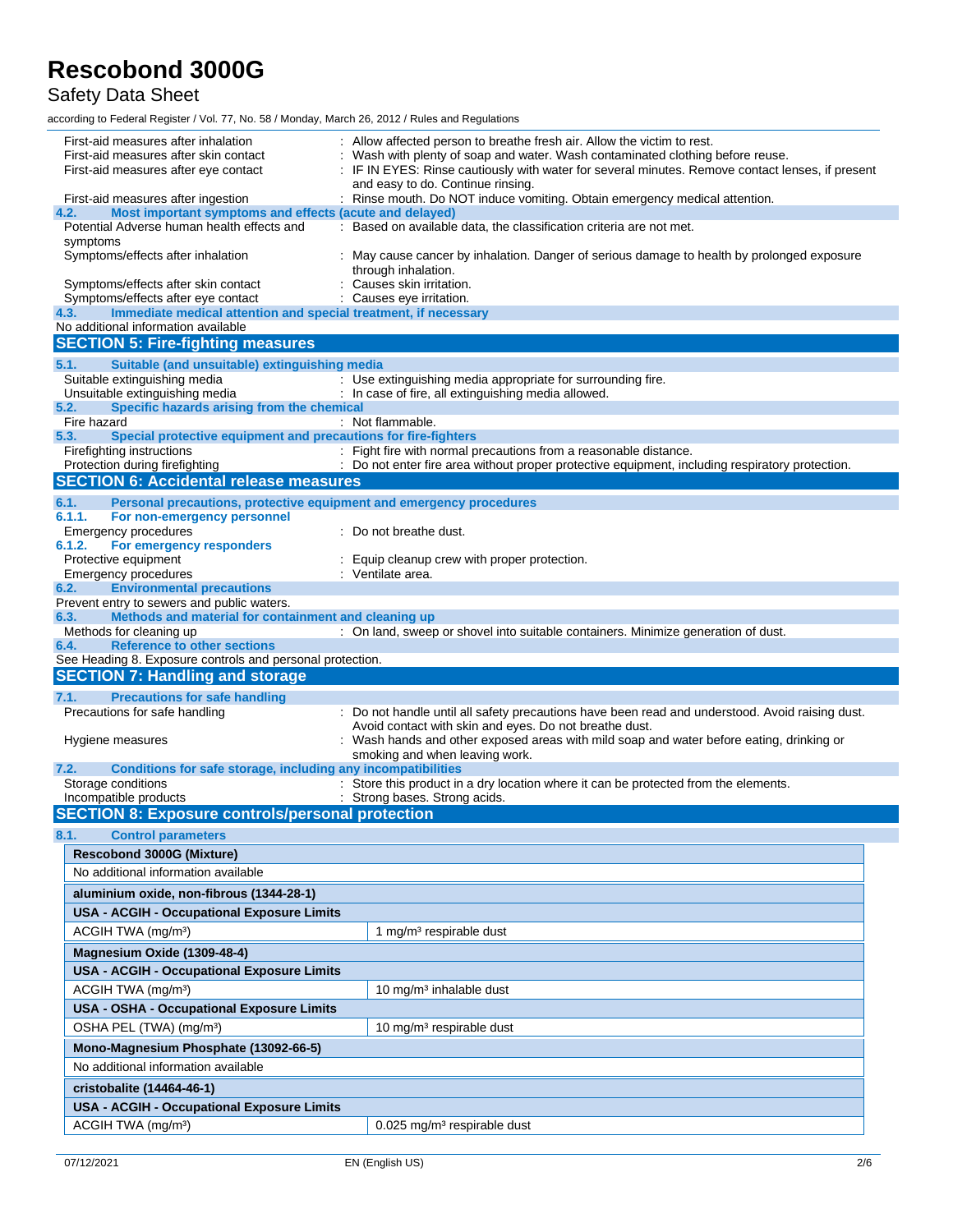Safety Data Sheet

| <b>USA - OSHA - Occupational Exposure Limits</b>                                                                                                            |                                                                                                                                                 |  |  |  |  |
|-------------------------------------------------------------------------------------------------------------------------------------------------------------|-------------------------------------------------------------------------------------------------------------------------------------------------|--|--|--|--|
| OSHA PEL (TWA) (mg/m <sup>3</sup> )<br>$0.05$ mg/m <sup>3</sup> respirable dust                                                                             |                                                                                                                                                 |  |  |  |  |
| quartz (14808-60-7)                                                                                                                                         |                                                                                                                                                 |  |  |  |  |
| <b>USA - ACGIH - Occupational Exposure Limits</b>                                                                                                           |                                                                                                                                                 |  |  |  |  |
| ACGIH TWA (mg/m <sup>3</sup> )                                                                                                                              | 0.025 mg/m <sup>3</sup> (Silica-Crystalline Quartz; USA; Time-weighted average exposure limit 8<br>h; TLV - Adopted Value; Respirable fraction) |  |  |  |  |
| <b>USA - OSHA - Occupational Exposure Limits</b>                                                                                                            |                                                                                                                                                 |  |  |  |  |
| Local name                                                                                                                                                  | Silica, crystalline quartz, respirable dust                                                                                                     |  |  |  |  |
| OSHA PEL (TWA) (mg/m <sup>3</sup> )                                                                                                                         | $0.05$ mg/m <sup>3</sup> respirable dust                                                                                                        |  |  |  |  |
| Remark (OSHA)                                                                                                                                               | (3) See Table Z-3.                                                                                                                              |  |  |  |  |
| <b>Appropriate engineering controls</b><br>8.2.<br>Appropriate engineering controls<br>Individual protection measures/Personal protective equipment<br>8.3. | : Provide adequate ventilation to minimize dust concentrations.                                                                                 |  |  |  |  |
| Personal protective equipment:<br>Avoid all unnecessary exposure.                                                                                           |                                                                                                                                                 |  |  |  |  |
| Hand protection:                                                                                                                                            |                                                                                                                                                 |  |  |  |  |
| Wear protective gloves.                                                                                                                                     |                                                                                                                                                 |  |  |  |  |
| Eye protection:                                                                                                                                             |                                                                                                                                                 |  |  |  |  |
| Chemical goggles or safety glasses<br>Skin and body protection:                                                                                             |                                                                                                                                                 |  |  |  |  |
| Wear suitable protective clothing                                                                                                                           |                                                                                                                                                 |  |  |  |  |
| <b>Respiratory protection:</b>                                                                                                                              |                                                                                                                                                 |  |  |  |  |
| Wear appropriate mask                                                                                                                                       |                                                                                                                                                 |  |  |  |  |
| <b>Other information:</b><br>Do not eat, drink or smoke during use.                                                                                         |                                                                                                                                                 |  |  |  |  |
| <b>SECTION 9: Physical and chemical properties</b>                                                                                                          |                                                                                                                                                 |  |  |  |  |
| Information on basic physical and chemical properties<br>9.1.                                                                                               |                                                                                                                                                 |  |  |  |  |
| Physical state                                                                                                                                              | : Solid                                                                                                                                         |  |  |  |  |
| Appearance                                                                                                                                                  | Granular mixture.                                                                                                                               |  |  |  |  |
| Color                                                                                                                                                       | Gray                                                                                                                                            |  |  |  |  |
| Odor<br>: Acid Odor                                                                                                                                         |                                                                                                                                                 |  |  |  |  |
| Odor threshold                                                                                                                                              | Not applicable                                                                                                                                  |  |  |  |  |
| pH                                                                                                                                                          | No data available                                                                                                                               |  |  |  |  |
| Melting point                                                                                                                                               | : > 2000 °F                                                                                                                                     |  |  |  |  |
| Freezing point                                                                                                                                              | : Not applicable                                                                                                                                |  |  |  |  |
| Boiling point                                                                                                                                               | Not applicable                                                                                                                                  |  |  |  |  |
| Critical temperature                                                                                                                                        | Not applicable                                                                                                                                  |  |  |  |  |
| Flash point                                                                                                                                                 | Not applicable                                                                                                                                  |  |  |  |  |
| Relative evaporation rate (butyl acetate=1)                                                                                                                 | Not applicable                                                                                                                                  |  |  |  |  |
| Relative evaporation rate (ether=1)<br>Flammability (solid, gas)                                                                                            | Not applicable<br>Non flammable.                                                                                                                |  |  |  |  |
| Vapor pressure                                                                                                                                              | No data available                                                                                                                               |  |  |  |  |
| Vapor pressure at 50 °C<br>Relative vapor density at 20 °C                                                                                                  | Not Applicable<br>No data available                                                                                                             |  |  |  |  |
| Relative density                                                                                                                                            | $\approx$ 2                                                                                                                                     |  |  |  |  |
| Solubility                                                                                                                                                  | Slightly soluble.                                                                                                                               |  |  |  |  |
| Partition coefficient n-octanol/water (Log Pow)<br>No data available                                                                                        |                                                                                                                                                 |  |  |  |  |
| Not applicable<br>Auto-ignition temperature                                                                                                                 |                                                                                                                                                 |  |  |  |  |
| Decomposition temperature                                                                                                                                   | No data available                                                                                                                               |  |  |  |  |
| Viscosity, kinematic<br>Viscosity, dynamic                                                                                                                  | No data available<br>No data available                                                                                                          |  |  |  |  |
| <b>Explosion limits</b>                                                                                                                                     | Not applicable                                                                                                                                  |  |  |  |  |
| <b>Explosive properties</b>                                                                                                                                 | No data available                                                                                                                               |  |  |  |  |
| Oxidizing properties                                                                                                                                        | No data available                                                                                                                               |  |  |  |  |
|                                                                                                                                                             |                                                                                                                                                 |  |  |  |  |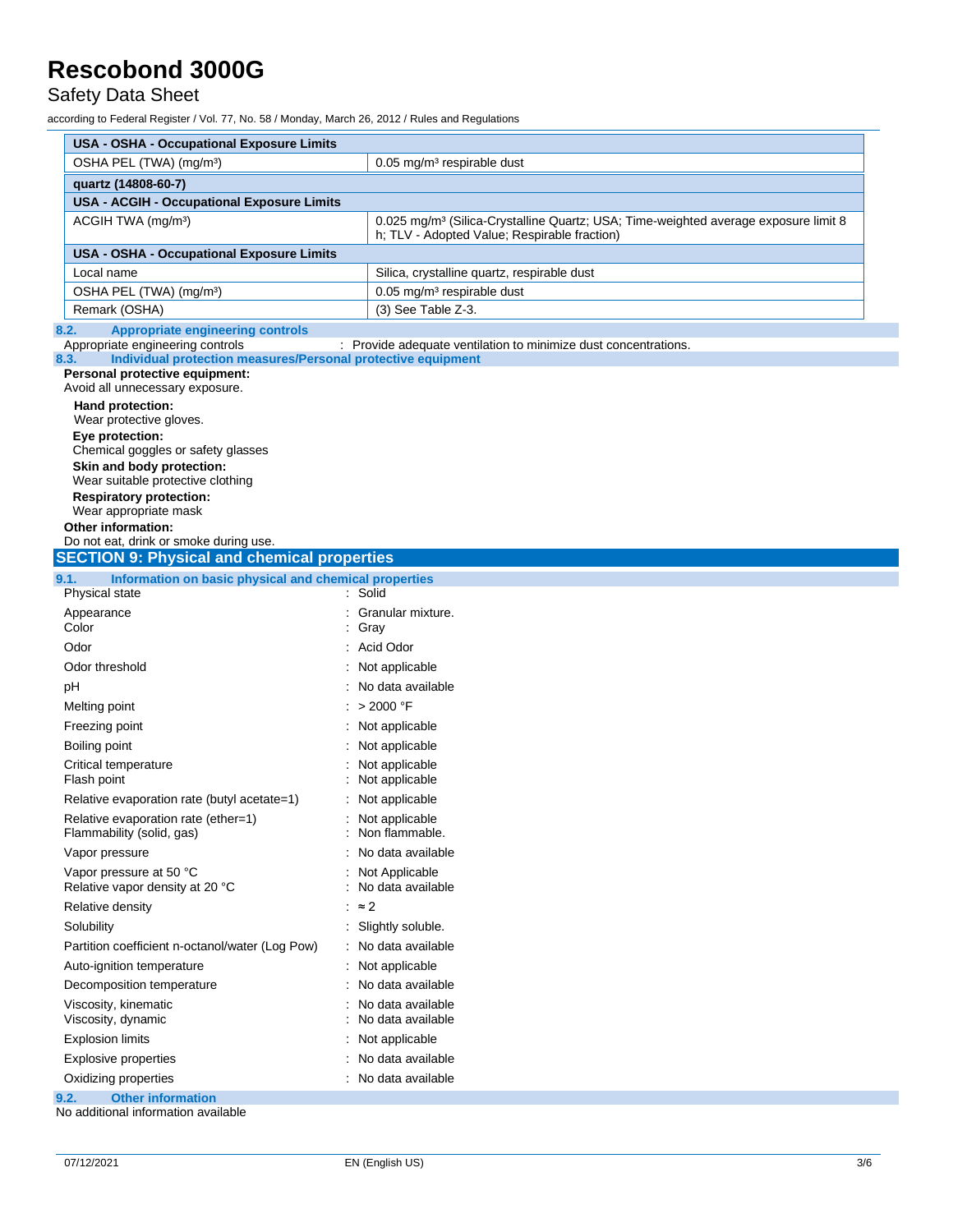### Safety Data Sheet

| <b>SECTION 10: Stability and reactivity</b>                                         |                                                                                                 |
|-------------------------------------------------------------------------------------|-------------------------------------------------------------------------------------------------|
| 10.1.<br><b>Reactivity</b>                                                          |                                                                                                 |
| Hydraulic setting.                                                                  |                                                                                                 |
| <b>Chemical stability</b><br>10.2.                                                  |                                                                                                 |
| Stable under normal conditions of use.                                              |                                                                                                 |
| 10.3.<br><b>Possibility of hazardous reactions</b><br>Not established.              |                                                                                                 |
| <b>Conditions to avoid</b><br>10.4.                                                 |                                                                                                 |
| Avoid dust formation.                                                               |                                                                                                 |
| <b>Incompatible materials</b><br>10.5.                                              |                                                                                                 |
| Strong acids. Strong bases.                                                         |                                                                                                 |
| <b>Hazardous decomposition products</b><br>10.6.                                    |                                                                                                 |
| No additional information available<br><b>SECTION 11: Toxicological information</b> |                                                                                                 |
|                                                                                     |                                                                                                 |
| 11.1.<br>Information on toxicological effects                                       | : Not classified                                                                                |
| Acute toxicity (oral)<br>Acute toxicity (dermal)                                    | Not classified                                                                                  |
| Acute toxicity (inhalation)                                                         | Not classified                                                                                  |
| aluminium oxide, non-fibrous (1344-28-1)                                            |                                                                                                 |
| LD50 oral rat                                                                       | > 15900 mg/kg body weight (Equivalent or similar to OECD 401, Rat, Male / female,               |
|                                                                                     | Experimental value, Oral)                                                                       |
| LC50 Inhalation - Rat                                                               | 7.6 mg/l air (Equivalent or similar to OECD 403, 1 h, Rat, Male, Experimental value, Inhalation |
|                                                                                     | (aerosol))                                                                                      |
| Magnesium Oxide (1309-48-4)                                                         |                                                                                                 |
| LD50 oral rat                                                                       | > 5000 mg/kg (Rat, Literature study, Oral)                                                      |
| LD50 dermal rabbit                                                                  | > 2000 mg/kg body weight (Rabbit, Literature study, Dermal)                                     |
| Skin corrosion/irritation                                                           | Causes skin irritation.                                                                         |
| Serious eye damage/irritation                                                       | Causes eye irritation.                                                                          |
| Respiratory or skin sensitization                                                   | Not classified                                                                                  |
| Germ cell mutagenicity                                                              | Not classified                                                                                  |
| Carcinogenicity                                                                     | May cause cancer (Inhalation).                                                                  |
| quartz (14808-60-7)                                                                 |                                                                                                 |
| <b>IARC</b> group                                                                   | 1 - Carcinogenic to humans                                                                      |
| Reproductive toxicity                                                               | Not classified                                                                                  |
| STOT-single exposure<br>STOT-repeated exposure                                      | Not classified                                                                                  |
| Aspiration hazard                                                                   | Not classified<br>Not classified                                                                |
| Viscosity, kinematic                                                                | No data available                                                                               |
| Potential Adverse human health effects and                                          | Based on available data, the classification criteria are not met.                               |
| symptoms                                                                            |                                                                                                 |
| Symptoms/effects after inhalation                                                   | May cause cancer by inhalation. Danger of serious damage to health by prolonged exposure        |
|                                                                                     | through inhalation.                                                                             |
| Symptoms/effects after skin contact<br>Symptoms/effects after eye contact           | Causes skin irritation.<br>Causes eye irritation.                                               |
| <b>SECTION 12: Ecological information</b>                                           |                                                                                                 |
| <b>Toxicity</b><br>12.1.                                                            |                                                                                                 |
| No additional information available                                                 |                                                                                                 |
| <b>Persistence and degradability</b><br>12.2.                                       |                                                                                                 |
| Rescobond 3000G (Mixture)                                                           |                                                                                                 |
| Persistence and degradability                                                       | Not established.                                                                                |
| aluminium oxide, non-fibrous (1344-28-1)                                            |                                                                                                 |
| Persistence and degradability                                                       | Not applicable.                                                                                 |
| Chemical oxygen demand (COD)                                                        | Not applicable                                                                                  |
| ThOD                                                                                | Not applicable                                                                                  |
| Magnesium Oxide (1309-48-4)                                                         |                                                                                                 |
| Persistence and degradability                                                       | Not applicable.                                                                                 |
| Chemical oxygen demand (COD)                                                        | Not applicable                                                                                  |
| ThOD                                                                                | Not applicable                                                                                  |
|                                                                                     |                                                                                                 |
| cristobalite (14464-46-1)                                                           |                                                                                                 |
| Persistence and degradability                                                       | Mineral. Not applicable.                                                                        |
| Chemical oxygen demand (COD)                                                        | Not applicable                                                                                  |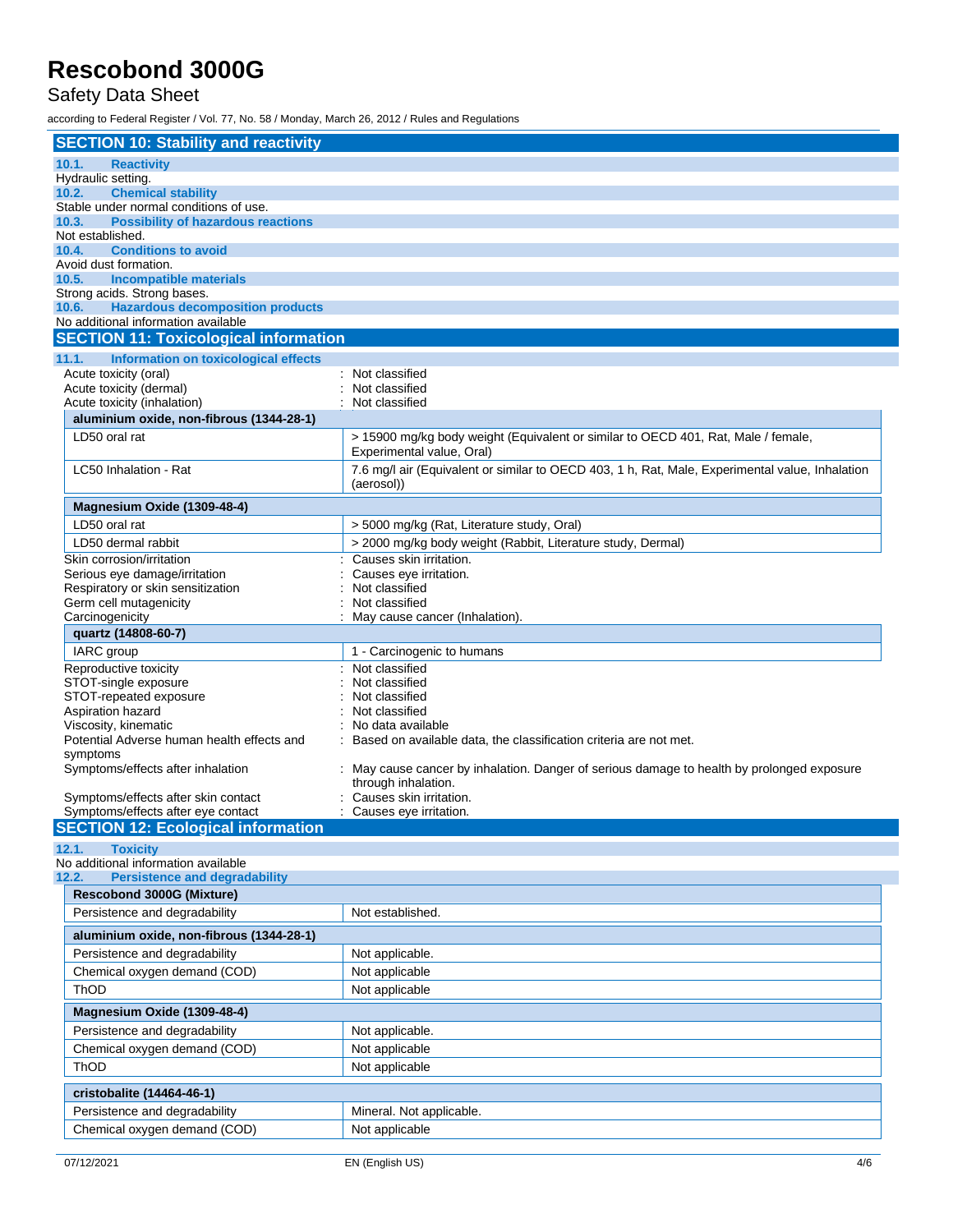### Safety Data Sheet

|                                                                       | cristobalite (14464-46-1)                                                                                                                                                                                                                                                                                            |                                                                             |  |  |
|-----------------------------------------------------------------------|----------------------------------------------------------------------------------------------------------------------------------------------------------------------------------------------------------------------------------------------------------------------------------------------------------------------|-----------------------------------------------------------------------------|--|--|
| ThOD                                                                  | Not applicable                                                                                                                                                                                                                                                                                                       |                                                                             |  |  |
| BOD (% of ThOD)                                                       |                                                                                                                                                                                                                                                                                                                      | Not applicable                                                              |  |  |
| quartz (14808-60-7)                                                   |                                                                                                                                                                                                                                                                                                                      |                                                                             |  |  |
|                                                                       |                                                                                                                                                                                                                                                                                                                      | Not applicable.                                                             |  |  |
| Persistence and degradability<br>Biochemical oxygen demand (BOD)      |                                                                                                                                                                                                                                                                                                                      | Not applicable                                                              |  |  |
| Chemical oxygen demand (COD)                                          |                                                                                                                                                                                                                                                                                                                      | Not applicable                                                              |  |  |
| ThOD                                                                  |                                                                                                                                                                                                                                                                                                                      | Not applicable                                                              |  |  |
| 12.3.<br><b>Bioaccumulative potential</b>                             |                                                                                                                                                                                                                                                                                                                      |                                                                             |  |  |
| <b>Rescobond 3000G (Mixture)</b>                                      |                                                                                                                                                                                                                                                                                                                      |                                                                             |  |  |
| Bioaccumulative potential                                             |                                                                                                                                                                                                                                                                                                                      | Not established.                                                            |  |  |
|                                                                       | aluminium oxide, non-fibrous (1344-28-1)                                                                                                                                                                                                                                                                             |                                                                             |  |  |
| Bioaccumulative potential                                             |                                                                                                                                                                                                                                                                                                                      | No data available.                                                          |  |  |
|                                                                       |                                                                                                                                                                                                                                                                                                                      |                                                                             |  |  |
| Magnesium Oxide (1309-48-4)                                           |                                                                                                                                                                                                                                                                                                                      |                                                                             |  |  |
| Bioaccumulative potential                                             |                                                                                                                                                                                                                                                                                                                      | No bioaccumulation data available.                                          |  |  |
| cristobalite (14464-46-1)                                             |                                                                                                                                                                                                                                                                                                                      |                                                                             |  |  |
| Bioaccumulative potential                                             |                                                                                                                                                                                                                                                                                                                      | No data available.                                                          |  |  |
| quartz (14808-60-7)                                                   |                                                                                                                                                                                                                                                                                                                      |                                                                             |  |  |
| Bioaccumulative potential                                             |                                                                                                                                                                                                                                                                                                                      | No data available.                                                          |  |  |
| 12.4.<br><b>Mobility in soil</b>                                      |                                                                                                                                                                                                                                                                                                                      |                                                                             |  |  |
|                                                                       |                                                                                                                                                                                                                                                                                                                      |                                                                             |  |  |
|                                                                       | aluminium oxide, non-fibrous (1344-28-1)                                                                                                                                                                                                                                                                             | No data available.                                                          |  |  |
| Ecology - soil                                                        |                                                                                                                                                                                                                                                                                                                      |                                                                             |  |  |
| Magnesium Oxide (1309-48-4)                                           |                                                                                                                                                                                                                                                                                                                      |                                                                             |  |  |
| Ecology - soil                                                        |                                                                                                                                                                                                                                                                                                                      | No data available.                                                          |  |  |
| cristobalite (14464-46-1)                                             |                                                                                                                                                                                                                                                                                                                      |                                                                             |  |  |
| Ecology - soil                                                        |                                                                                                                                                                                                                                                                                                                      | No data available.                                                          |  |  |
| <b>Other adverse effects</b><br>12.5.                                 |                                                                                                                                                                                                                                                                                                                      |                                                                             |  |  |
| Effect on the global warming                                          |                                                                                                                                                                                                                                                                                                                      | None known                                                                  |  |  |
|                                                                       | <b>SECTION 13: Disposal considerations</b>                                                                                                                                                                                                                                                                           |                                                                             |  |  |
| 13.1.<br><b>Disposal methods</b>                                      |                                                                                                                                                                                                                                                                                                                      |                                                                             |  |  |
| Product/Packaging disposal recommendations                            |                                                                                                                                                                                                                                                                                                                      | : Dispose in a safe manner in accordance with local/national regulations.   |  |  |
| Ecology - waste materials<br><b>SECTION 14: Transport information</b> |                                                                                                                                                                                                                                                                                                                      | : Avoid release to the environment.                                         |  |  |
| <b>Department of Transportation (DOT)</b>                             |                                                                                                                                                                                                                                                                                                                      |                                                                             |  |  |
| In accordance with DOT                                                |                                                                                                                                                                                                                                                                                                                      |                                                                             |  |  |
| Not regulated                                                         |                                                                                                                                                                                                                                                                                                                      |                                                                             |  |  |
| <b>Transportation of Dangerous Goods</b>                              |                                                                                                                                                                                                                                                                                                                      |                                                                             |  |  |
| Not regulated                                                         |                                                                                                                                                                                                                                                                                                                      |                                                                             |  |  |
| <b>Transport by sea</b>                                               |                                                                                                                                                                                                                                                                                                                      |                                                                             |  |  |
| Not regulated                                                         |                                                                                                                                                                                                                                                                                                                      |                                                                             |  |  |
| <b>Air transport</b>                                                  |                                                                                                                                                                                                                                                                                                                      |                                                                             |  |  |
| Not regulated                                                         |                                                                                                                                                                                                                                                                                                                      |                                                                             |  |  |
| <b>SECTION 15: Regulatory information</b>                             |                                                                                                                                                                                                                                                                                                                      |                                                                             |  |  |
| 15.1. US Federal regulations                                          |                                                                                                                                                                                                                                                                                                                      |                                                                             |  |  |
| Rescobond 3000G (Mixture)                                             |                                                                                                                                                                                                                                                                                                                      |                                                                             |  |  |
|                                                                       | All components of this product are listed as Active, or excluded from listing, on the United States Environmental Protection Agency<br>Toxic Substances Control Act (TSCA) inventory                                                                                                                                 |                                                                             |  |  |
|                                                                       | aluminium oxide, non-fibrous (1344-28-1)                                                                                                                                                                                                                                                                             |                                                                             |  |  |
|                                                                       |                                                                                                                                                                                                                                                                                                                      | Not subject to reporting requirements of the United States SARA Section 313 |  |  |
| Note                                                                  | Note: The section 313 chemical list contains "CAS # 1344-28-1 Aluminum Oxide (Fibrous forms)"; the Aluminum oxide<br>contained in this product is non-fibrous, and thus is not a section 313 material. Only manufacturing, processing, or<br>otherwise use of aluminum oxide in the fibrous form triggers reporting. |                                                                             |  |  |